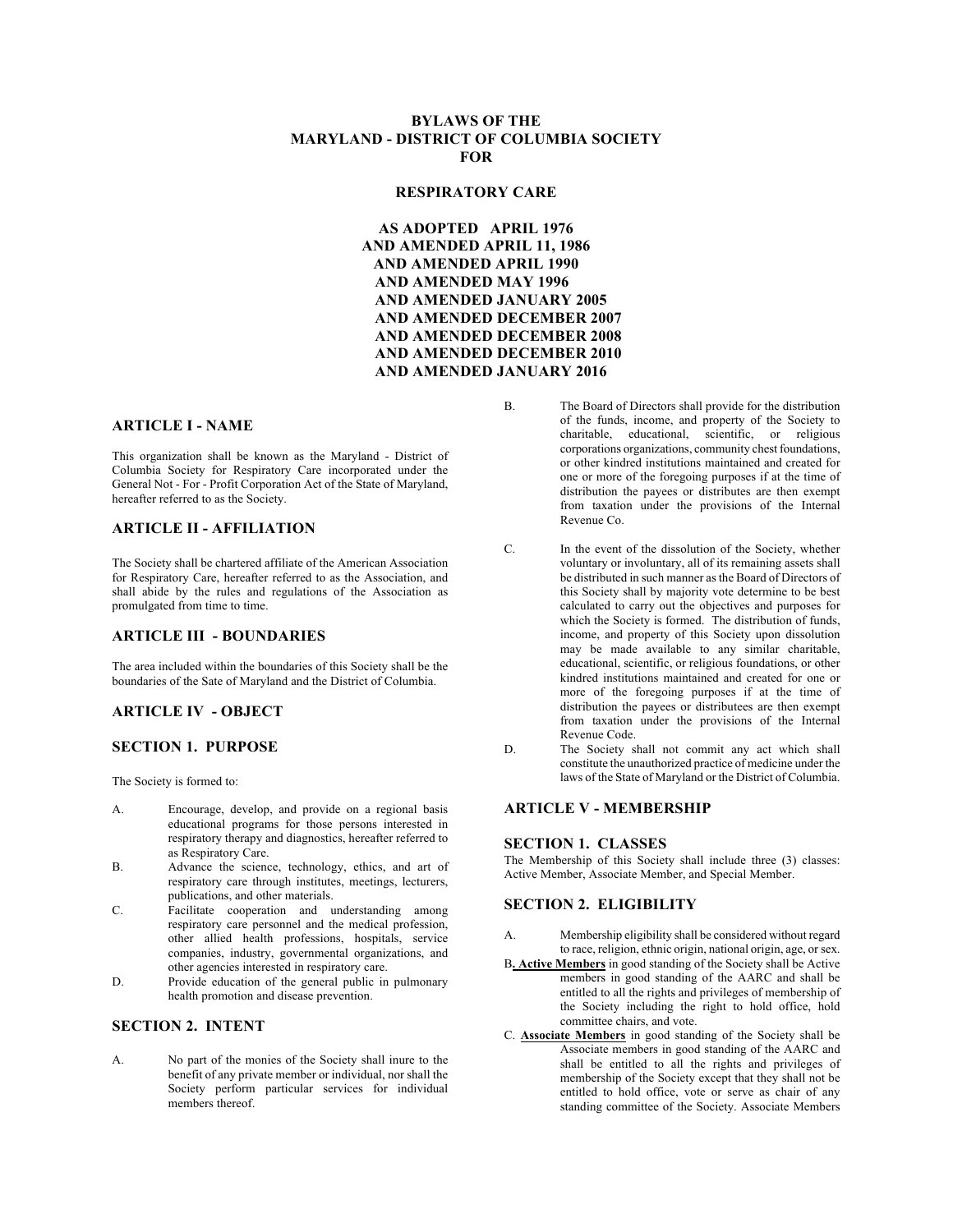will be designated to a sub-class of Associate membership (Foreign, Physician, and Industrial) corresponding to their AARC membership classification.

- D. **Student Members** shall be individuals who are enrolled in an educational program in respiratory care accredited by, or in the process of seeking accreditation from, an AARCrecognized agency. They shall be entitled to all the rights and privileges of membership of the Society except that they shall not be entitled to hold office, vote or serve as chair of any standing committee of the Society.
- E. **General Members** shall be individuals who have an interest in respiratory care and who do not qualify for other membership classifications. General members shall have all the rights and privileges of membership of the Society except that they shall not be entitled to hold office, committee chairs, or vote.

#### F. **Special Members:**

- **1. Life Members** shall be members who have rendered outstanding service to the Society as Active Members. This subclassification of Special Membership may be conferred by a majority vote of the AARC Board of Directors. Life Members shall be entitled to all the rights and privileges of membership of the Society including the right to hold office, hold committee chairs, and vote. Life members shall be exempt from the payment of dues.
- **2. Honorary Members** shall be persons who have rendered

#### **ARTICLE VI - OFFICERS**

### **SECTION 1. OFFICERS**

The Officers of the Society shall consist of President, President-Elect, Immediate Past President, Secretary, and Treasurer.

### **SECTION 2. TERMS OF OFFICE**

- A. The terms of office for the President will be two (2) years. The first term will begin immediately following the annual business meeting. The term of office for the President Elect will be one (1) year. The election for this office to be held every other year to coincide with the second (2<sup>nd</sup>) year of the term of the current President. The term will begin immediately following the annual business meeting. The term of office for the Past President will be one (1) year. The term will begin immediately following the annual business meeting.
- B. The term of office for Treasurer shall be two (2) years. The term shall begin immediately following the annual business meeting.
- C. The term of office for Secretary shall be two (2) years. The term shall begin immediately following the annual business meeting.
- D. The terms for the chapter representatives and he director at large will be two years. The term shall begin immediately following the annual business meeting.
- E. The President-elect shall complete immediate successive terms for the office of President-elect, President and Immediate Past President before being eligible to serve a successive term in any elected office, except the Past President may serve as Delegate.

### **SECTION 3. VACANCY IN OFFICE**

distinguished service to the field of respiratory care. This sub-classification of Special Membership may be conferred by a majority vote of the AARC Board of Directors, Honorary Members shall all the rights and privileges of membership of the Society except that they shall not be entitled to hold office, hold committee chairs, or vote. Honorary Members shall be exempt from the payment of dues.

**3.** As a condition of membership, all Members shall be bound by the Bylaws, standing rules, code of ethics, and other rules, regulations, policies, and procedures adopted from time to time by the Society.

## **SECTION 2. CODE OF ETHICS**

If the conduct of any member shall appear to be in violation of the Articles of Incorporation, Bylaws, Standing rules, Code of Ethics, of other regulations, policies or procedures adopted by the Association or the Society, or shall appear to be prejudicial to the interests of the Association or the Society, such member may be reprimanded, suspended, expelled, or have their membership status reclassified in accordance with the procedures set forth in the Association's policies and procedures.

- A. In the event of a vacancy in the office of President, the President-Elect shall become Acting President to serve the unexpired term and shall serve his/her own successive term as President.
- B. In the event of a vacancy in the office of the President Elect, the Past President shall assume the duties, but not the office of the President Elect as well as his own until the Active and Life Membership elects a qualified individual. Individuals so elected shall serve term as President and Past President.
- C. Any vacancy in the office of, Secretary, or Treasurer, shall be filled by the election of a qualified individual by the Board of Directors. Individuals so appointed shall serve until the next scheduled election.
- D. In the event of a vacancy of the office of Immediate Past President, the position shall remain vacant.

## **SECTION 4. DUTIES OF OFFICERS**

A. **President** - The President shall be the Chief Executive Officer of the Society. He/She shall establish the goals and objectives of the Society, preside at the Annual Business Meeting and all meetings of the Board of Directors; prepare an agenda for the Annual Business Meeting and submit it to the membership not fewer than (30) calendar days prior to such meeting in accordance with Article VIII, Section 3, of these Bylaws; prepare an agenda for each meeting of the Board of Directors and submit it to the members of the Board not fewer than fifteen (15) days prior to such meeting; appoint standing and special committees; assure that the annual external audit is performed; be an ex officio member of all committees except the Election and Nominating Committees; and present to the Board of Directors and membership an annual report of the Society. It shall be the final responsibility of the President to see that all reports are submitted and the Association requirements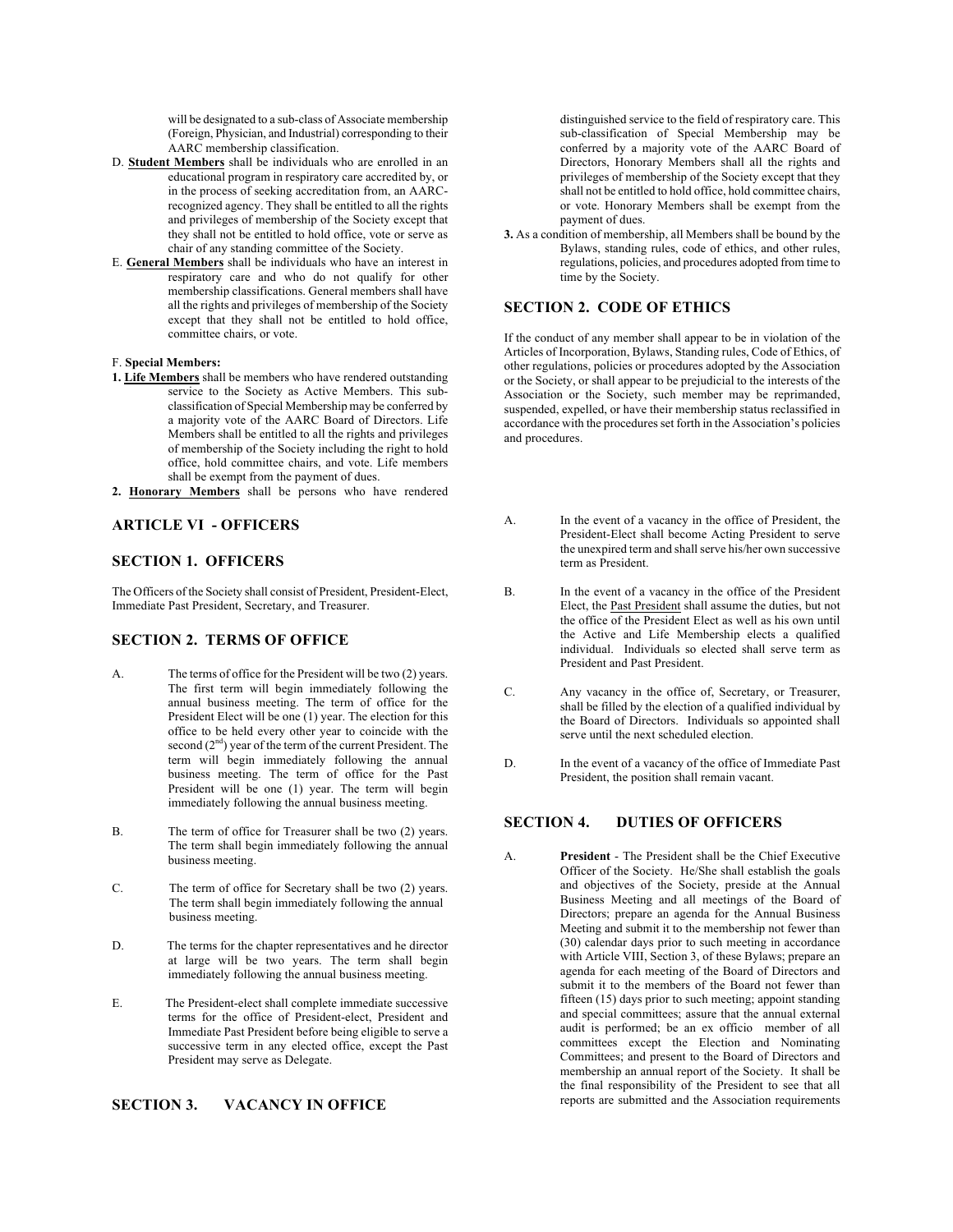are met by the Officers and Board of Directors, subject to the approval of the Board of Directors.

- B. **President-Elect** The President-Elect shall become Acting President and shall assume the duties of the President in the event of the President's absence, resignation, or disability; shall be an ex officio member of all committees except the Election and Nominating committees; and shall perform such other duties as assigned by the President or the Board of Directors.
- C. **Treasurer -** The Treasurer shall have charge of all funds and securities of the Society, endorsing checks, notes, or other orders for the payment of bills; disbursing funds in accordance with the approved budget; and depositing funds as the Board of Directors may designate. He/She shall see that full and accurate accounts are kept, make a written quarterly financial report to the Board of Directors, and make a complete written yearly report at the Annual Business Meeting. At the expense of the Society, he shall be bonded in an amount determined by the Board of Directors for the Entire (2) year term of office.
- D. **Secretary -** The Secretary shall have charge of keeping the minutes of Board of Directors meetings and the Annual Business Meeting;; shall submit all forms and reports to the Association Director of Membership Series as may be requested or required in a timely fashion. He/she shall execute the general correspondence; attest to the signature of the officers of the Society; and, in general, perform all the duties as from time to time shall assigned by the President or the Board of Directors.
- E. **Past President –** The Past President shall perform such duties as assigned by the President or Board of Directors.

#### **SECTION 5. EXECUTIVE COMMITTEE**

- A. The Executive Committee of the Board of Directors shall consist of the President, President-Elect, Secretary, Treasurer, Immediate Past President, and Medical Advisor as a non voting member.
- B. The Executive Committee shall have the power to act for the Board of Directors between meetings of the Board and such action shall be subject to ratification by the Board at its next meeting.
- C. The Executive Committee shall function as the Budget Committee.

#### **SECTION 6. ELECTION**

- A. The officers shall be elected by the active membership of the Society prior to the annual business meeting of the Society.
- B. Only active members in good standing shall be eligible to hold office.

## **ARTICLE VII - BOARD OF DIRECTORS**

#### **SECTION 1. COMPOSITION AND POWERS**

A. The Executive Government of the Society shall be Vested in active members consisting Of the Officers, (1) Director At Large,(2) Delegation members, and (5) Chapter Representatives. Director At Large, Delegate.

- B. The President shall be Chairperson and Presiding Officer of the Board of Directors and the Executive Committee. He/She shall invite such individuals to the meetings of the Board as he shall deem necessary, which shall have the privilege of voice but not vote.
- C. The Board of Directors shall have the power to declare an office vacant by a two-thirds  $(2/3)$  vote, upon the refusal. neglect, or inability of any member of the Board to perform the duties of office, or for any conduct deemed prejudicial to the Society. Written notice shall be given to the member and the Association Chartered Affiliates Committee that the office has been declared vacant.

#### **SECTION 2. TERMS OF OFFICE**

- A. The term of office for Directors-at-Large shall begin immediately following the Annual Business Meeting and shall be for two (2) years.
- B. No Director-at-Large shall serve more than two (2) consecutive terms.

### **SECTION 3. DUTIES**

The Board of Directors shall:

- A. Supervise al the business and activities of the Society within the limitations of these Bylaws.
- B. Adopt and rescind standing rules, regulations, policies, and procedures of the Society.
- C. Grant chapter status and have the power to revoke chapter status.
- D. Perform such other duties as may be necessary or appropriate for the management of the Society.
- E. Accept the slate of officers presented by the Nominations Committee no fewer than 90 days prior to the Society's Annual Meeting.
- F. Employ a business counsel to be identified as the Executive Director, who shall manage the Executive Office from which the business of the Society is conducted.
- G. Govern the activities of the Executive Director, should the majority of the Board vote on the need to retain one.

## **SECTION 4. VACANCIES**

- A. Any vacancies that occur in the office of Director-at-Large shall be filled by appointment by the Board of Directors.
- B. An appointed Director-at-Large shall serve until the next scheduled election, or until his successor is elected.

### **SECTION 5. MEETINGS**

- The Board of Directors shall hold its first Board **meeting within five (5) Business days following Annual Installation Dinner and shall hold a minimum of 4 regularly scheduled meetings during the year.**
- B. Special meetings of the Board of Directors shall be called by the President at such times as the business of the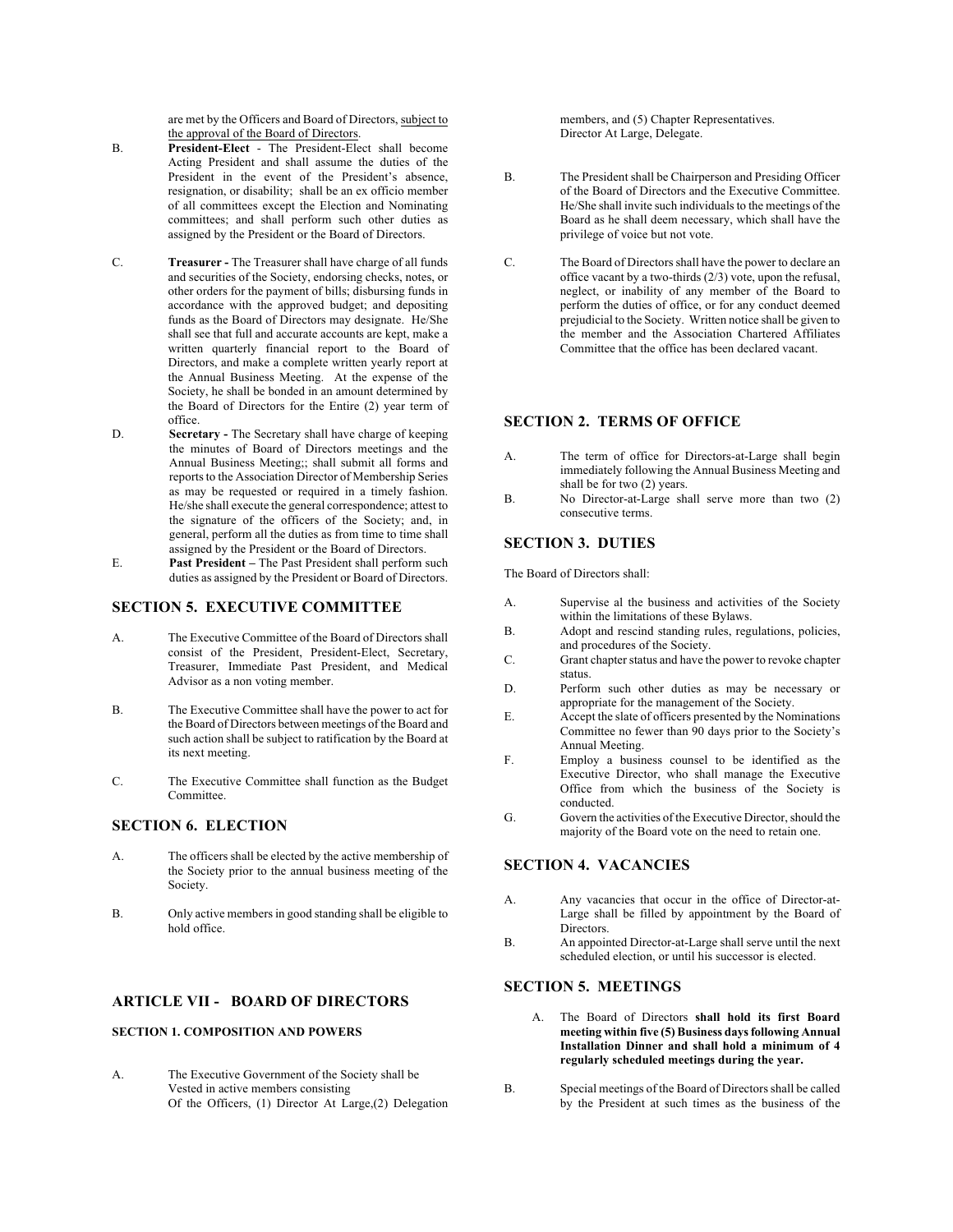Society may dictate.

- C. A majority of the Board of Directors shall constitute a quorum at any meeting of the Board.
- D. Meetings of the Board of Directors may be in person, by telephone or video conferencing or other electronic means as shall be determined by the Board of Directors.

### **SECTION 6. EMAIL VOTING**

Whenever, in the judgement of the Board of Directors, it is necessary to present any business to the membership, prior to the next Annual Business Meeting, the Board of the Directors may, unless otherwise required by these Bylaws, instruct the Election Committee to conduct a vote of the membership by email. Such votes shall require approval of a majority of the valid votes received within thirty (30) days after date of submission to the membership. The result of the vote shall control the action of the Society.

### **SECTION 7. MULTIPLE OFFICES**

With the expectation of the President and Past President who may serve as a Delegate, no Officer, Director-at-Large, Delegate shall hold Chapter Office simultaneously except for the Past President who may serve simultaneously.

#### **SECTION 8. ELECTION**

- A. The members of the Board of Directors shall be elected by the active membership of the Society prior to the Annual Business Meeting of the Society.
- B. Only active members in good standing shall be eligible to hold office.

#### **ARTICLE VIII - ANNUAL BUSINESS MEETING**

#### **SECTION 1. DATE AND PLACE**

- A. The Society shall hold an Annual Business Meeting each Calendar year.
- B. The date and place of the Annual Business Meeting and additional meetings shall be decided in advance by the Board of Directors. In the event the Board of Directors may cancel the scheduled meeting, set a new date and place if feasible or conduct the business of the meeting by mail provided the material is sent in the same words to the membership.

#### **SECTION 2. PURPOSE**

The Annual Business Meeting shall be for the purpose of receiving reports of officers and committees, the results of the elections, and for other business brought by the President.

### **SECTION 3. NOTIFICATION**

Written notice of the time and place of the Annual Business Meeting shall be sent to all members of the Society not less than five (5) or more than sixty (60) calendar days prior to the meeting. An agenda for the annual business meeting shall be sent to all members not fewer than **fifteen (15) calendar days prior to the Annual Business Meeting.**

#### **SECTION 4. QUORUM**

The Majority of (7) voting members present shall constitute a quorum at any duly called business meeting.

#### **ARTICLE IX - REPRESENTATION IN THE ASSOCIATION HOUSE OF DELEGATES**

### **SECTION 1. PURPOSE**

- 1. The Delegate (s) , hereinafter referred to as the Delegation, shall serve as representatives of the general membership of the Society through the direction of the Board of Directors.
- 2. The president of the society will be seated as a third member of the delegation.

### **SECTION 2. DUTIES**

- A. The Delegate shall:
- 1. Attend all meetings of the House of Delegates, vote as directed by the Board of Directors and report activities to the Board of Directors and the general membership.
- 2. Attend the Annual Business Meeting of the Association as the representatives of the Active Members of the Society.
- 3. Furnish the Association Nominating Committee with the names of qualified Active Members for nomination to office.
- 4. At the direction of the Board of Directors, present proposed Amendments to the Association Bylaws Committee.
- 5. Perform such other duties of office as may be required.

### **SECTION 3. ELECTION**

- A. A Delegate shall be elected by the Active Members of the Society not fewer than ninety (90) calendar days prior to the Annual Business Meeting of the Association.
- B. Only Active Members in good standing of the Society who are not on the AARC Board of Directors shall be eligible to be a Delegate.
- C. The Board of Directors shall have the power to declare the office of Delegate or Alternate Delegate vacant by a two-thirds (2/3) vote, upon refusal, neglect, or inability of the Delegate (s) to perform the duties of office, or for any conduct deemed prejudicial to the Society or to the Association. Written notice shall be given to the Association. Written notice shall be given to the Delegate or Alternate Delegate and the Chartered Affiliates Committee of the Association that the office has been declared vacant.
- D. In the event of a vacancy in the position of Delegate, the board of Directors's shall wait to the next scheduled election to replace the vacant delegate position. The president, being a seated member of the delegation will fulfill the delegate duties until the next scheduled election.

## **SECTION 4. TERM OF OFFICE**

A. The term of office for Delegate shall be four (4) years, with the exception of the president who serves as the third delegate and whose term is defined by these bylaws. The delegate term shall begin immediately following the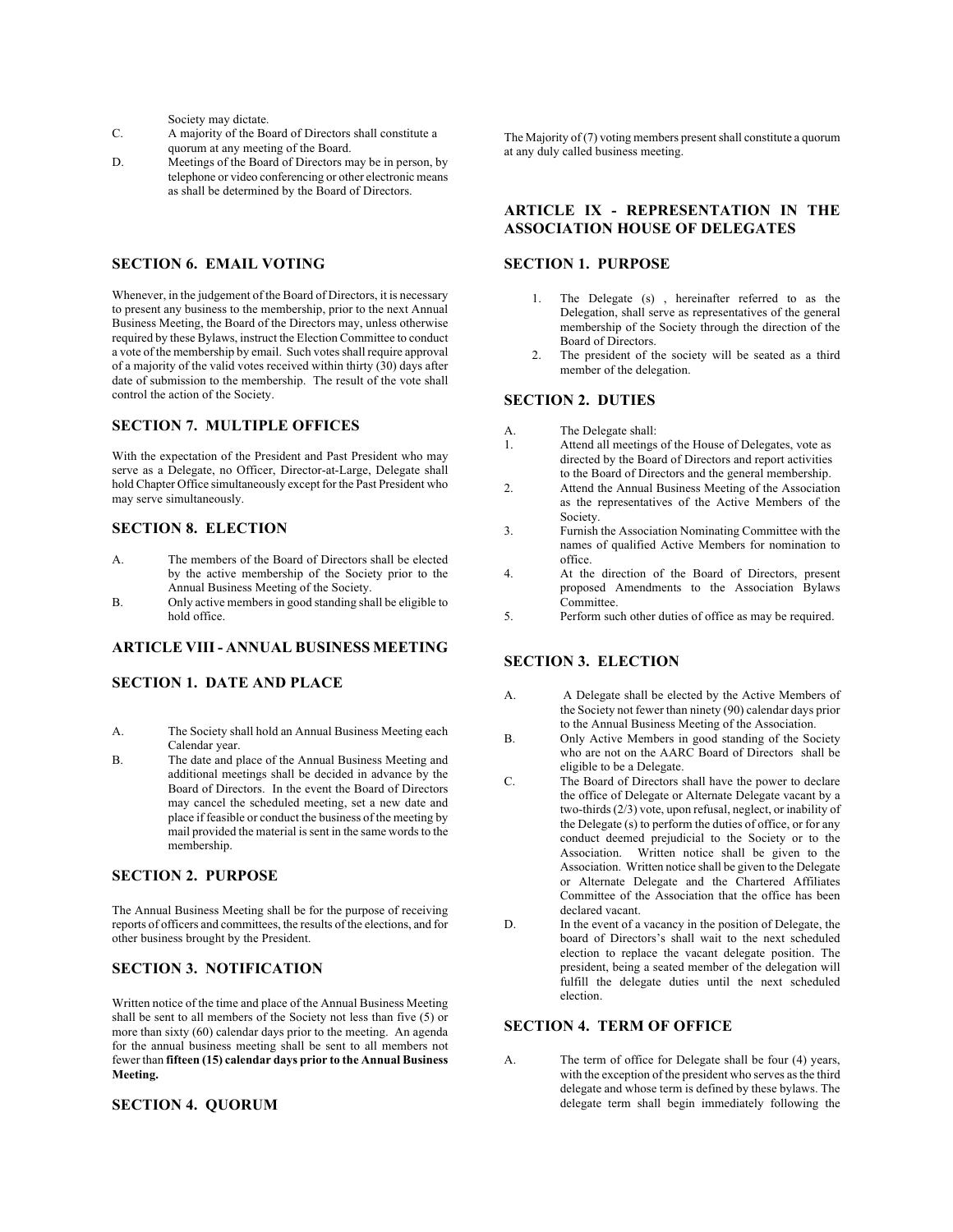Annual Business Meeting.

B. No person shall serve in the House of Delegates more than two (2) consecutive terms, or eight (8) years.

#### **ARTICLE X - COMMITTEES**

#### **SECTION 1. STANDING COMMITTEES**

The standing Committee of the Society shall be: Budget, Bylaws, Education, Election, Membership, Nominating, Public Relations, Publications, and Symposium. With the exception of the Budget Committee, the Chairpersons and members of Standing Committees shall be appointed by the President, subject to the approval of the Board of Directors. Committee terms shall be one (1) year.

### **SECTION 2. COMPOSITION AND DUTIES OF COMMITTEES**

A. Budget Committee

- 1. The Committee shall be composed of the Executive Committee of the Board of Directors, with the President serving as Chairperson.
- 2. The Committee shall propose an annual budget to the Board of Directors.
- 3. The Committee shall review all written external auditors reports and report to the Board of Directors.

#### B. Bylaws Committee

- 1. The Committee shall consist of the Immediate Past President and three (3) additional Active Members.
- 2. Proposed amendments to the Bylaws may be submitted by any Active Member through the Board of Directors, to the Committee. The Committee shall review the proposed amendments and shall submit their recommendations tot he Board of Directors at least sixty (60) calendar days prior to the meeting in which they are to be reviewed. Upon receipt of such recommendations, the Board of Directors

#### Nominating Committee

- F.
- 1. The Committee shall consist of one (1) Active Member from each Chapter.
- 2. The Committee shall attempt to place in nomination at least two (2) Active Members who have been recommended by the Board of Directors or the general Membership for each of the offices of President-Elect, , Secretary, Treasurer, Director-at-Large, Delegate, and for each office of Chapter Representative.
- 3. The Chairperson of the Committee shall report the slate of nominees to the Board of Directors not later than October 15.
- 4. The Committee shall prepare a pertinent biographical sketch of each nominee's professional services and activities in the Society and Association, which shall be a part of the ballot.
- G. Public Relations Committee
- 1. The Committee shall consist of at least four (4) Members, at least one (1) of which shall be a member of the Board

may, but shall not be obligated to, withdraw the proposed amendments from further consideration. Such amendments must receive an affirmative vote of twothirds (2/3) of the Board of Directors before being sent tot he Association Board of Directors and then to the membership.

- C. Education
- 1. The Committee shall consist of one (1) Active Member from each Chapter.
- 2. The Committee shall concern itself with continuing education programs, special education programs, and other projects as directed by the President or the Board of Directors.
- D. Election Committee
- 1. The Committee shall consist of one (1) Active Member from each Chapter.
- 2. The committee shall prepare, distribute, receive, and verify all ballots. At least sixty (60) calendar days prior to the Annual Business Meeting, the Committee shall mail a ballot setting forth the slate of nominees to each Active Member in good standing, at the last address on record with the Society. Ballots shall be returned enclosed in the special envelopes provided to the Chairperson of the Election Committee, and must be postmarked at least ten (10) calendar days prior to the Annual Business Meeting. The deadline date shall be clearly indicated on the ballot.
- 3. Elections shall be determined by a plurality of the vote cast. **A tie vote shall be decided by lot.**
- E. Membership Committee
- 1. The Committee shall consist of at least three (3) Members.
- 2. The Committee shall review and evaluate membership services and benefits.
- 3. The Committee shall be responsible for the recruitment and retention of members.

of Directors.

- 2. The Committee shall concern itself with relations of the Society with the public, hospitals, health care institutions and associations, regulatory agencies, and other organizations, through the dissemination of information concerning respiratory care.
- H. Publications Committee
- 1. The Committee shall consist of at least three (3) **Members**
- 2. The Committee shall concern itself with the production of a newsletter and any other publications as directed by the President or the Board of Directors.
- I. Symposium Committee
- 1. The Committee shall consist of at least four (4) Members, one of which **shall be the Chairperson of the Education Committee, one of which shall be the Treasurer**.
- 2. The Committee shall plan and organize the Annual Symposium as directed by the President and the Board of Directors.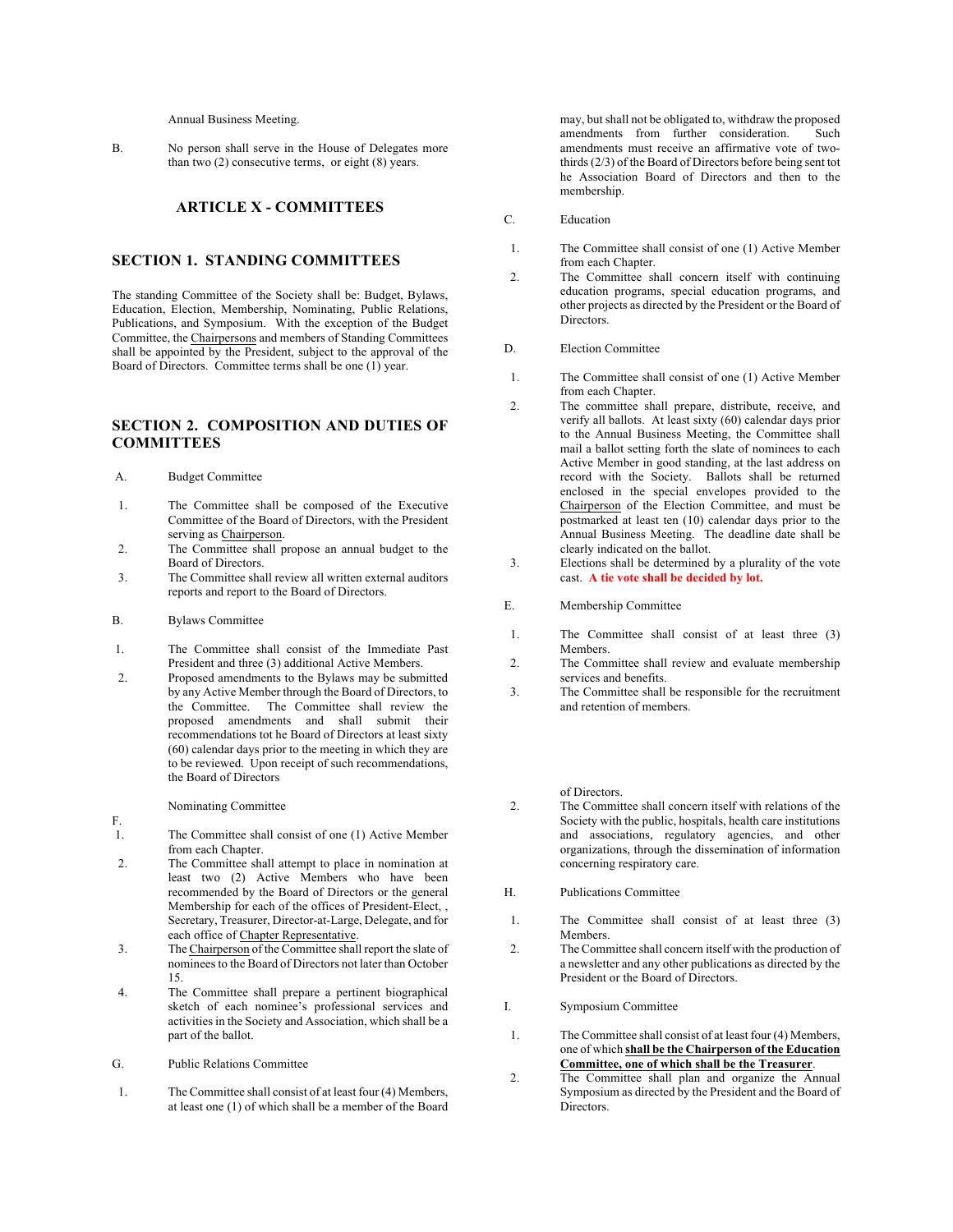#### **SECTION 3. COMMITTEE CHAIR'S DUTIES**

- A. The **Chairperson** shall perform those duties specified by the President or the Board of Directors to carry out the objectives of the Society.
- B. The **Chairperson** of each committee shall promptly appoint and confer with the members of his committee on work assignments.
- C. The **Chairperson shall** submit a written quarterly report of Committee activities to the President.
- D. Members of any membership class, as well as nonmembers, may be appointed as consultants to a committee.

## **SECTION 4. SPECIAL COMMITTEES AND OTHER APPOINTMENTS**

- A. Special committees may be appointed by the President, subject to the approval of the Board of Directors.
- B. Representatives of the Society to such external organizations as may be required shall be appointed by the President with the approval of the Board of Directors.

#### **SECTION 5. VACANCIES OF COMMITTEES**

A. In the event of vacancies occurring in any committee, the President may appoint Members to fill such vacancies, subject to the approval of the Board of Directors.

#### **ARTICLE XI - CHAPTER ORGANIZATION**

#### **SECTION 1. REQUIREMENTS**

- A. Ten (10) or more Active Members in good standing of the Society may become a Chapter of the Society.
- B. The minimum geographical boundaries of an applicant for chapter status shall encompass entire states, cities, or counties, except that the District of Columbia shall be considered a state for the purpose of this section.

### **SECTION 2. ADMISSION PROCEDURE**

- A. The formal application for Chapter status shall be sent to the President and shall consist of a list of officers, membership, and minutes of the organizational meeting.
- B. The granting of Chapter status is contingent upon a twothirds (2/3) affirmative vote of the Board of Directors.

## **SECTION 3. OFFICERS**

A **Chapter Representative** shall be elected by the Active Members in good standing employed within the boundaries of the Chapter and shall serve for two  $(2)$  year term but no more than three  $(3)$ consecutive terms. Other officers shall be elected as circumstances may require.

#### **SECTION 4. DUTIES**

- A. The Chapters shall provide on a regional basis educational programs and such other activities as is consistent with the purpose of the Society.
- B. The **Chapter Representative** shall serve as a voting member of the Board of Directors and shall represent the interests of the members of the Chapter.
- C. The **Chapter Representative** shall submit a written

quarterly report of Chapter activities to the President.

### **SECTION 5. SUSPENSION OR REVOCATION OF CHAPTER STATUS**

The Board of Directors may suspend or revoke Chapter status of any Chapter with due and sufficient cause or upon the failure of a Chapter to maintain a membership of at least ten (10) Active Members in good standing of the Society, upon a two-thirds (2/3) affirmative vote of the Board of Directors.

#### **ARTICLE XII - SOCIETY MEDICAL ADVISOR**

- The Society shall have a least one (1) Medical Advisor who Shall be appointed by the President, approved by the Board of Directors, and approved by the Board of Medical Advisors.
- B. The Board of Directors and any Committees may consult With the Medical Advisor in regard to any matter. The Medical Advisor shall assist the appropriate committees Regarding educational programs, publication, and other **Matters**
- C. The Medical Advisor shall be invited to attend all regular Meetings of the Board of Directors and shall have the Privileges of voice but no vote.

### **ARTICLE XIII - FISCAL YEAR AND BUDGET**

- A. The Fiscal Year shall begin on January 1 and end on December 31.
- B. The annual budget, proposed by the Budget Committee, shall be approved by the Board of Directors before implementation.

### **ARTICLE XIV - PARLIAMENTARY PROCEDURE**

The rules contained in the most current edition of Robert's Rules or Order shall govern whenever they are not in conflict with the Bylaws of the Society.

#### **ARTICLE XV - AMENDMENT**

The Bylaws may be amended in accordance with Article X, Section 2.b.2. The Election Committee shall conduct a mail vote to amend the Bylaws, provided the proposed amendment is sent in the same words to each Active Member in good standing at the last address on record with the Society. Ballots shall be returned enclosed in the special envelopes provided to the Chairman of the Election Committee and must be postmarked on or before the date indicated. Not fewer than sixty  $(60)$  calendar days shall be allowed for return of the ballots. A two-thirds (2/3) affirmative vote of the valid ballots returned shall be required for adoption. The Election Committee shall cause the ballots to be tallied and the presiding officer shall declare and announce the result to the membership.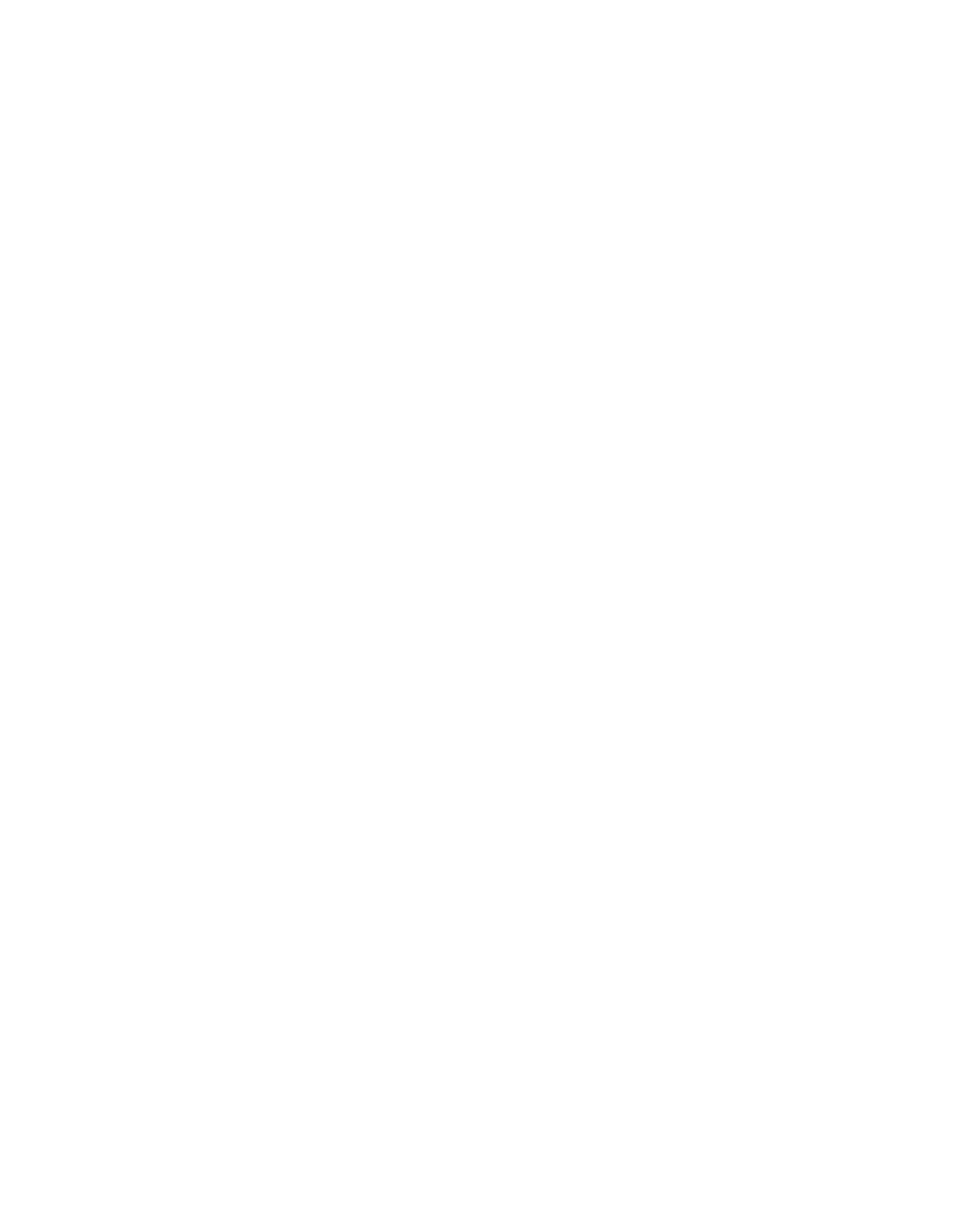# **MD/DC SOCIETY FOR RESPIRATORY CARE STANDING RULES APPROVED BY BOD 03/30/89 AMENDED BY BOD 06/26/90 AMENDED BY BOD 05/13 / 96 AMENDED BY BOD JANUARY/2001**

- 1. The Society hereby adopts a Board of Director's Operational Manual to serve as a guide to Board members. Further, a Structure Section be maintained to assure a consistent transition between society fiscal years.
- 2. All Standing Rules will be consecutively numbered and become a part of the Standing Rules section of the Board of Director's Operational Manual.
- 3. All motions must be accompanied by a "Motion Form" given to the Society Secretary.
- 4. **Any member of the BOD of this Society who misses four consecutive scheduled meetings of this Board without justification maybe removed from office at the discretion of the Board of Directors. A two-third (2/3) affirmative vote is necessary to declare position vacant.**
- 5. The Board of Directors may reimburse any Board of Director member who travels one way for more than 150 miles for one night's lodging while attending Board of Director's meetings. Reimbursement requires pre-authorization by President.
- 6. Individuals performing official Society business may request automobile travel mileage at 20 cents per mile for distances greater than 40 miles round trip. Authorization may be requested of the President prior to disbursement.
- 7. A per diem of \$25.00 per day will be given to an individual performing official Society business as determined by the Board of Directors or President.
- 8. The Finance Committee will review the cost of airfare and motel accommodations and recommend a maximum rate to be paid to the Delegate, Alternate Delegate, President or other duly authorized person for attendance of BOD approved AARC meetings. The BOD must approve this rate prior to any disbursements. Extra expenses incurred for  $R \& R$  must be paid by the individual. Expense requests will not be issued sooner than 30 days prior to the meeting.
- 9. All Board reports, committee reports, and recommendations should be prepared in advance and forwarded to the Society Secretary at least 15 working days prior to the Board meeting. **MD/DC Society**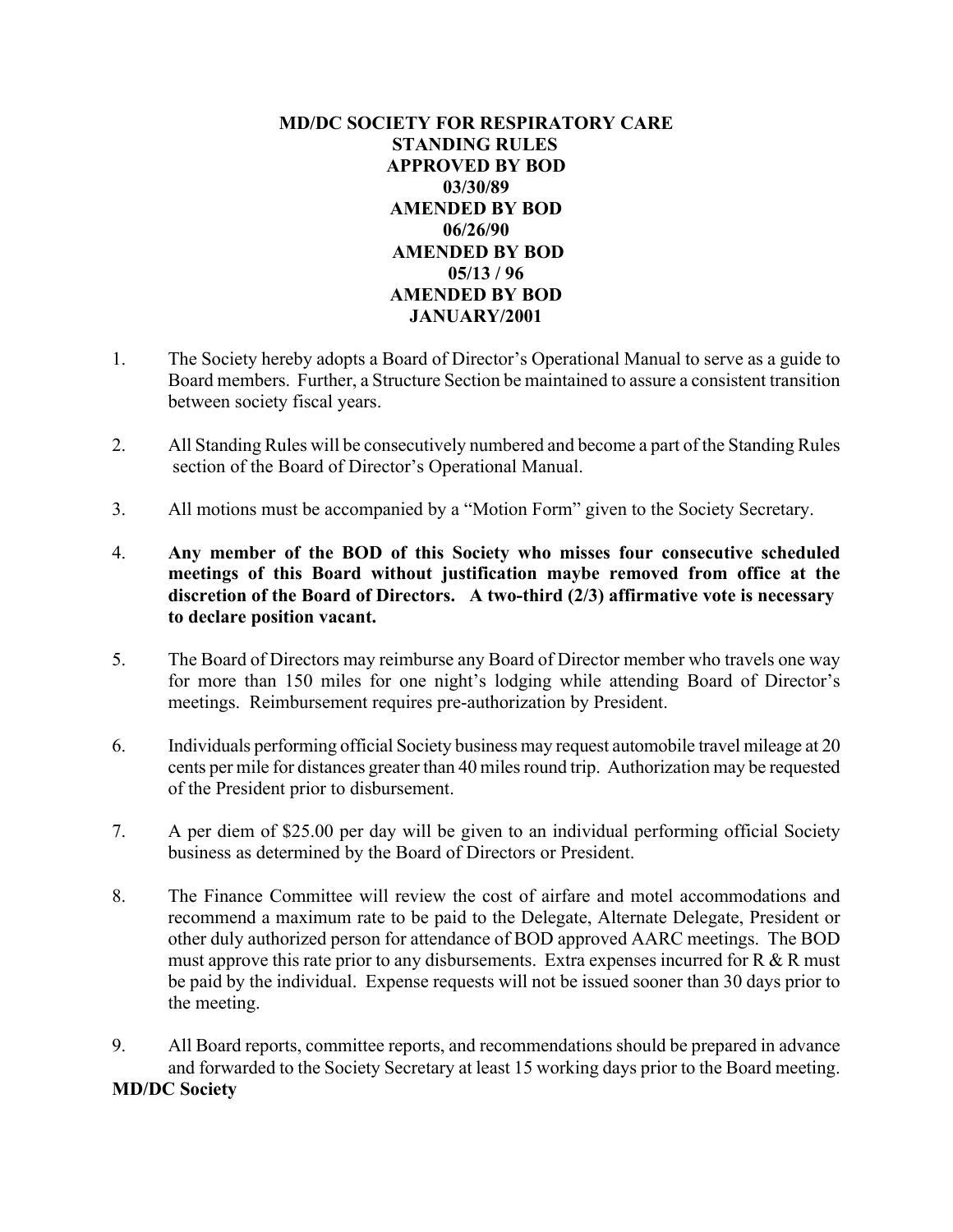The Secretary will send out an agenda with these reports 10 working days prior to the Board meetings.

- 10. **All disbursements requested as part of conducting Society business will be accompanied with a receipt and "Check Request Form" signed by the member and countersigned by the Treasurer. Presidential approval will be obtained for checks greater than \$500.00.**
- 11. Once a year the Society Secretary will update the Regional rapid response network and disburse copies to each hospital, Board Member in the state and two copies to the AARC Charter Affiliates Committee.
- 12. It shall be the responsibility of the Budget and Audit Committee to see the annual audit of the financial books of the Society be completed within 6 months of the years end.
- 13. The President Elect shall determine to what extend the institution for which he/she works will cover phone, photocopying and/or postage costs during his/her Presidency. This is to be reported to the Budget and Audit Committee prior to the development of the Budget.
- 14. The President may request up to \$50.00 to be disbursed to his/her secretary as a token of appreciation for services rendered during his/her Presidency.
- 15. Available scholarship funds to be recommended by the Finance Committee at the beginning of each operating year, pending Board approval. Board approved scholarship funds to be placed in a separate line account.
- 16. Financial Co-sponsorship of educational activities are to be reviewed by the Finance Committee and approved by the Board prior to commitment to the activity.
- 17. The President, upon approval of the executive committee, may establish a specific noncash incentive for individuals who provide an extraordinary amount of time and energy in accomplishing a previously agreed upon goal to the advancement of the MD/DC Society for Respiratory Care.
- 18. All committee chairman and committee members shall be current members of the AARC and the MD/DC Society, of either active associate, student, life or status. Non members may serve as consultants to the Committee but shall not be granted membership to a MD/DC standing or special committee.

# **POSITION DUTIES - BOARD OF DIRECTORS MD/DC SOCIETY, AARC**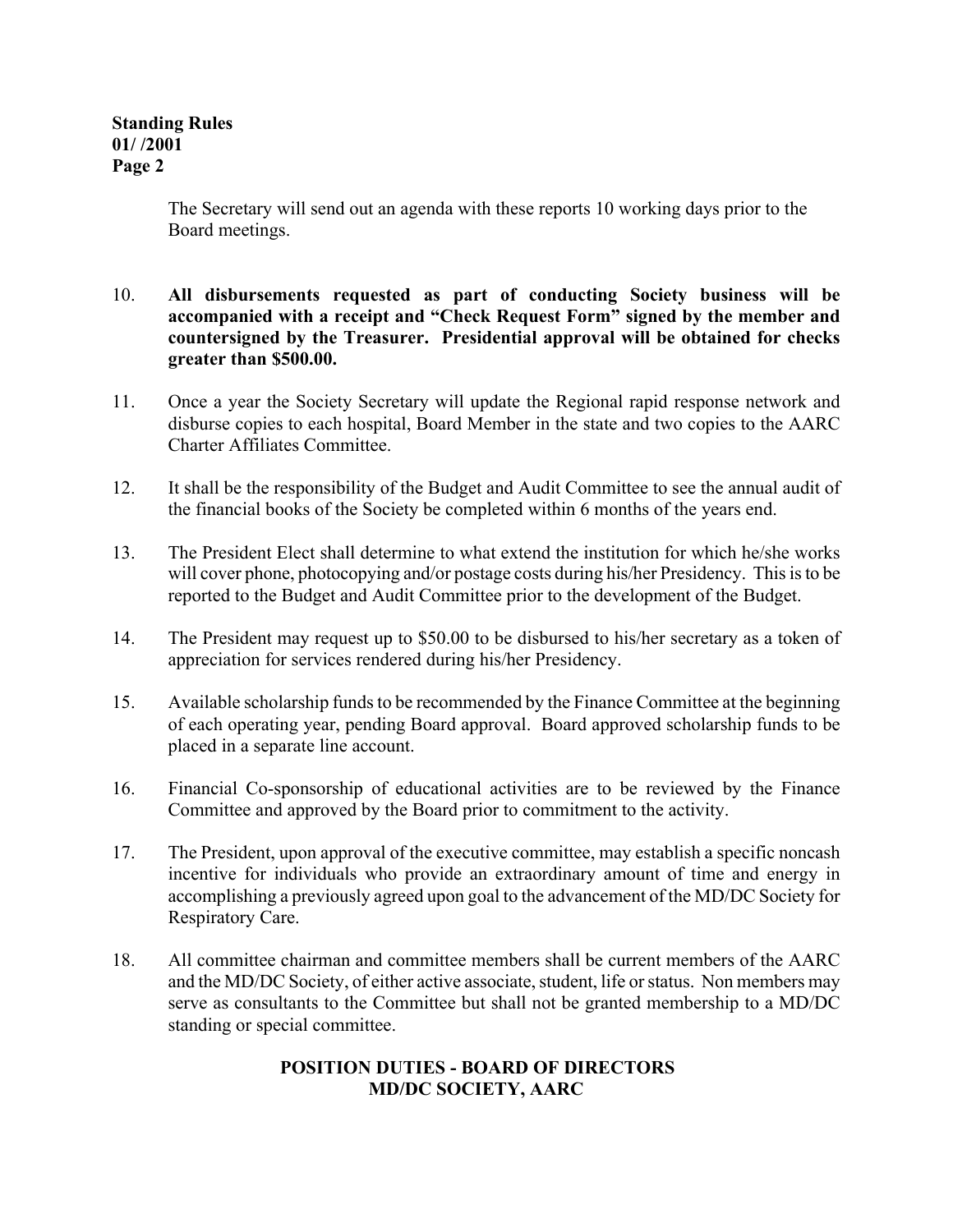# **SUMMARY OF DUTIES**

Supervises all business and activities of the Society within the Bylaws and State and Federal laws.

- 1. Supervise execution of all responsibilities outlined in the Bylaws.
- 2. Attend all Board meetings **(can be expelled from office if attendance falls below 50%) of all scheduled Board Meetings. Any member who misses 4 consecutive scheduled meetings without justification may be removed from office at the discretion of the Board of Directors. A two-third (2/3) affirmative vote is necessary to declare position vacant.**
- 3. Adopt and rescind rules and policies of the Society.
- 4. Review and adopt budget for the current fiscal year.
- 5. Attend Society and Chapter business and educational meetings.
- 6. Review and approved geographical distribution and organization of chapters.
- 7. May chair or supervise the specific activities of a committee and report activities of assigned committee to the Board of Directors.
- 8. Adhere to parliamentary procedure as contained in Robert's Rules of Order Revised.
- 9. Fulfill other duties and responsibilities as assigned by the President and/or the Board of Directors.

# **ALL OFFICERS:**

- 1. Adhere to the duties outlined in the Position Description Board of Directors.
- 2. Serve as the Executive Committee of the Board of Directors.

## **PRESIDENT**

- 1. Serve as the chief executive officer of the Society.
- 2. Preside at the Annual Business Meeting and at all meetings of the Board of Directors.
- 3. Prepare and send to the members an agenda for the Business Meeting not fewer **than 15 days** before the meeting.
- 4. Prepare and send to the Board of Directors an agenda not fewer than 10 days before each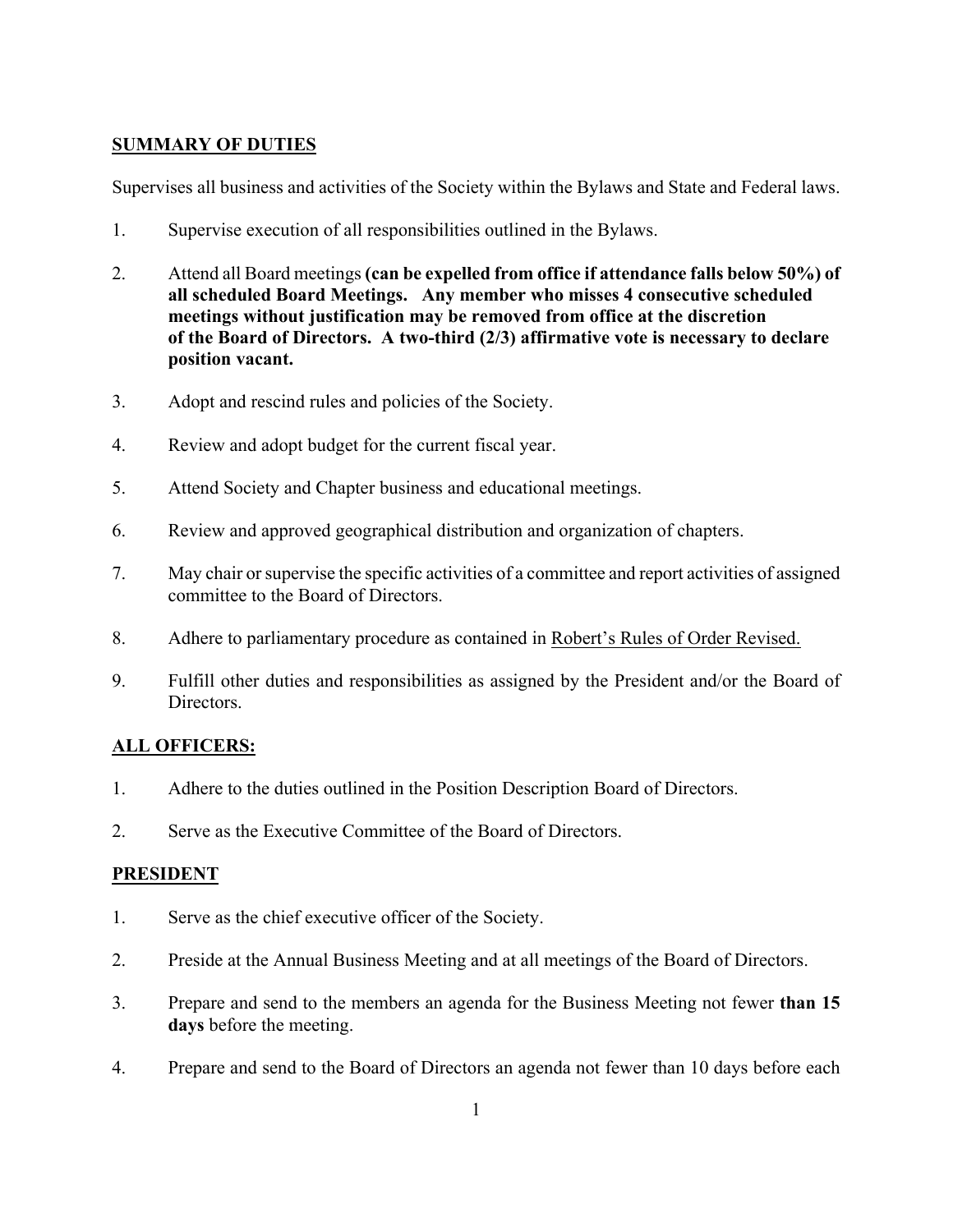meeting.

- 5. Appoint standing and special committees subject to the approval of the Board. Committee appointments should be submitted to the Board at the meeting immediately following the Annual Business Meeting.
- 6. Serve as chair of the Executive Committee and the Budget and Audit Committee.
- 7. Serve as an ex-officio member of all committees except the Nominations and Elections Committees.
- 8. Prepare charges for each committee and officer position for submission to the Board at the meeting immediately following the Annual Business Meeting.
- 9. Supervise in the activities of all Society committees and officers in the completion of assigned charges and duties.
- 10. Assure that all reports are submitted and association requirements are met by officers and board members.
- 11. Assure that all external audit is performed of previous year by the first quarter of the year in which he/she is President.
- 12. Prepare and annual report of Society activities and present to the Board of Directors and the membership at large in the newsletter and at the annual business meeting.

# **PRESIDENT-ELECT**

- 1. Serve as Acting President in the event of the President's absence, resignation or disability.
- 2. Member of the Executive Committee and Budget Committee.
- 3. Prepare committee appointments and charges for submission at the first Board Meeting of his/her term of office as President.
- 4. Work with Budget and Audit Committee to prepare and propose a balanced budget at the first scheduled Board meeting of his/her term of office as President.
- 5. Sets each BOD meeting, date, time, and location prior to installation as President.

## **Position Duties - Board of Directors**

6. Complete other duties as assigned by the President and or the Board of Directors.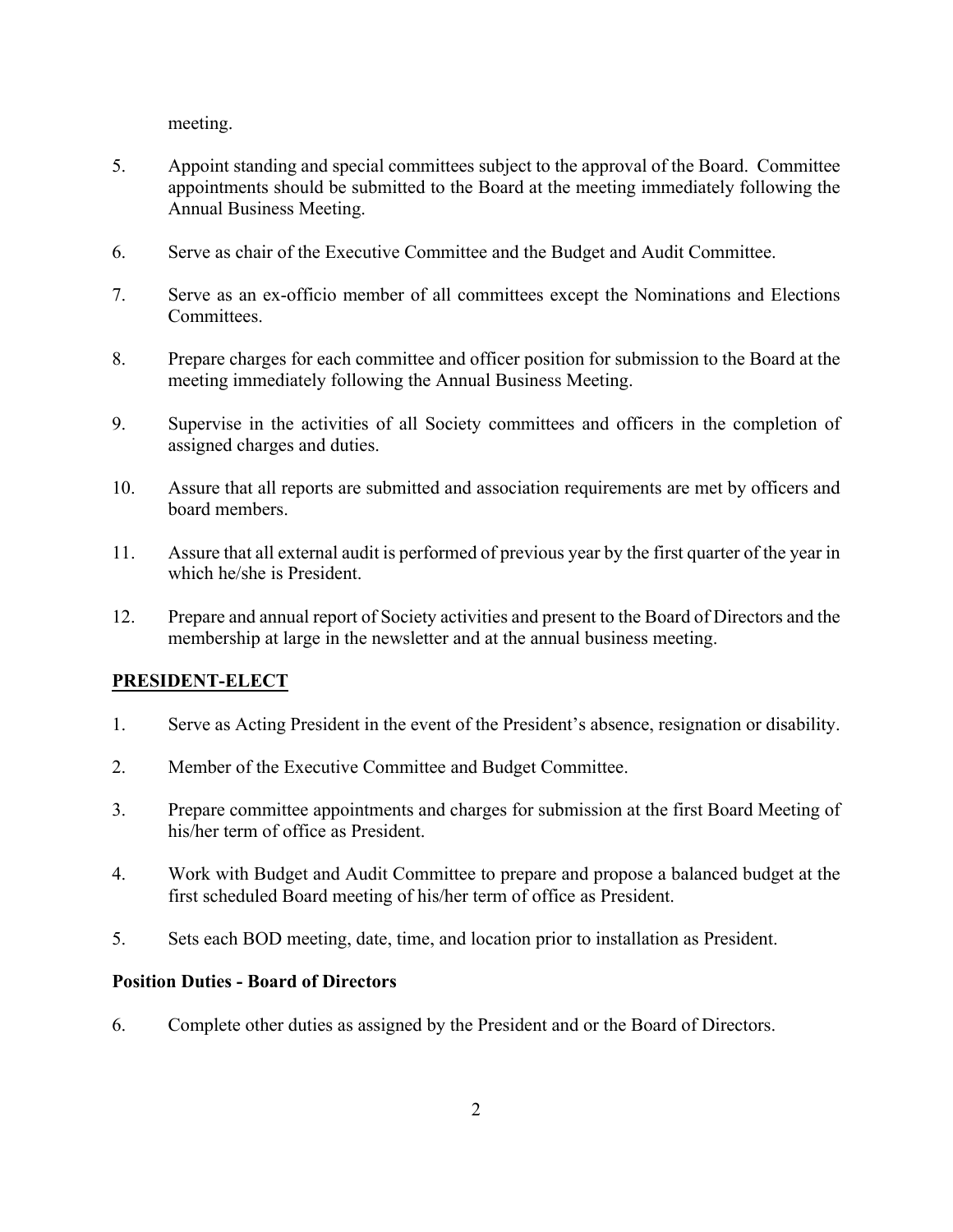## **TREASURER**

- 1. Shall have charge of all funds and securities of the Society.
- 2. Disbursing funds as authorized by the Board and/or in accordance with adopted budget and established policy.
- 3. Maintain accurate and up-to-date Society accounts.
- 4. Submit monthly trial balance within 20 days of the end of the month to the Executive Committee.
- 5. Prepare quarterly and annual financial reports for submission to the Board of Directors.
- 6. Coordinate performance of the external audit within three months of the end of the fiscal year.
- 7. Serve as Secretary of the Budget and Audit Committee and a member of the Executive Committee as required.

8. Complete other duties as assigned by the President and the Board of Directors. **SECRETARY**

- 1. In conjunction with president prepare and distribute agenda of BOD meetings fewer than ten (10) days prior to the scheduled meeting to all BOD members and Committee chairs.
- 2. Prepare and distribute minutes of BOD meetings within ten (10) working days.
- 3. Submit the minutes within the same time period to the AARC Executive Office.
- 4. Maintain Society records.

## **Position Duties - Board of Directors**

- 5. Distribute other correspondence as required to the Society Board and the AARC (see Chartered Affiliate Handbook).
- 6. Compete other duties as assigned by the President and Board of Directors.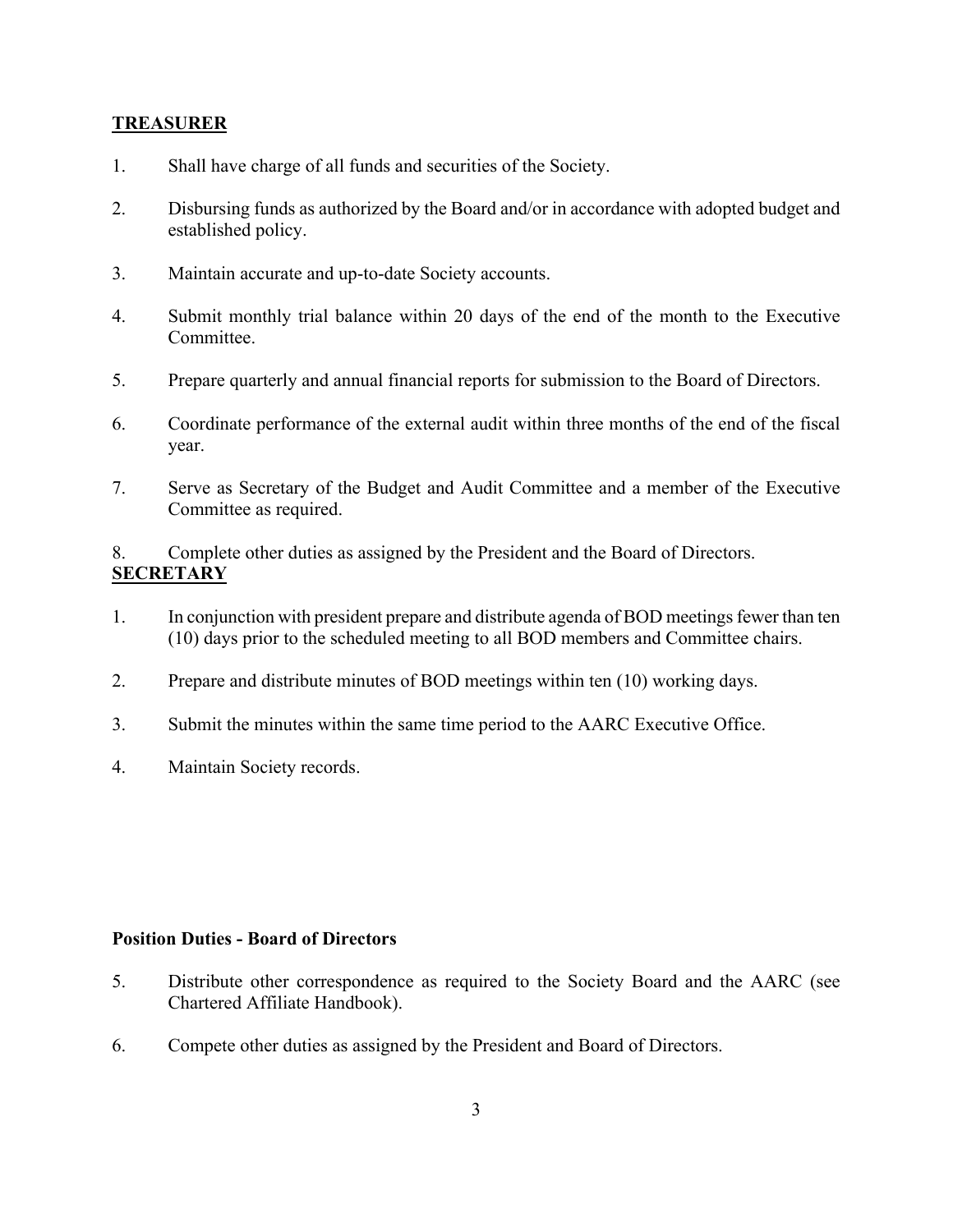- 7. Serve on the Executive Committee as required.
- 8. Update Regional Rapid Response Network and disperse copies to each hospital Board member and two (2) copies to the AARC Chartered Affiliates Committee during the first quarter of the year.

# **PAST PRESIDENT**

- 1. Serve as Chair of the Bylaws Committee and a member of the Executive Committee as required.
- 2. Complete duties as assigned by the President and Board of Directors.

# **OTHER MEMBERS:**

# **DELEGATE**

- 1. Attend all meetings of the House of Delegates and report activities of the Society to the **House**
- 2. Attend all meetings of the Society Board of Directors and reports activities of the House and AARC.
- 3. Prepare reports as outlined in the AARC Bylaws and House of Delegates Rules.
- 4. Submit name (s) to the AARC Nominating Committee.
- 5. Makes recommendations to membership at large regarding candidates for AARC office.
- 6. Present Society resolutions as directed by the Society Board of Directors to the House of Delegates.
- 7. Prepares article for society newsletter immediately following each House of Delegates meeting.

## **Position Duties - Board of Directors**

8. Complete other duties as assigned by the President and or the Board of Directors and the House of Delegates.

# **CHAPTER REPRESENTATIVE**

1. Supervise all Chapter activities.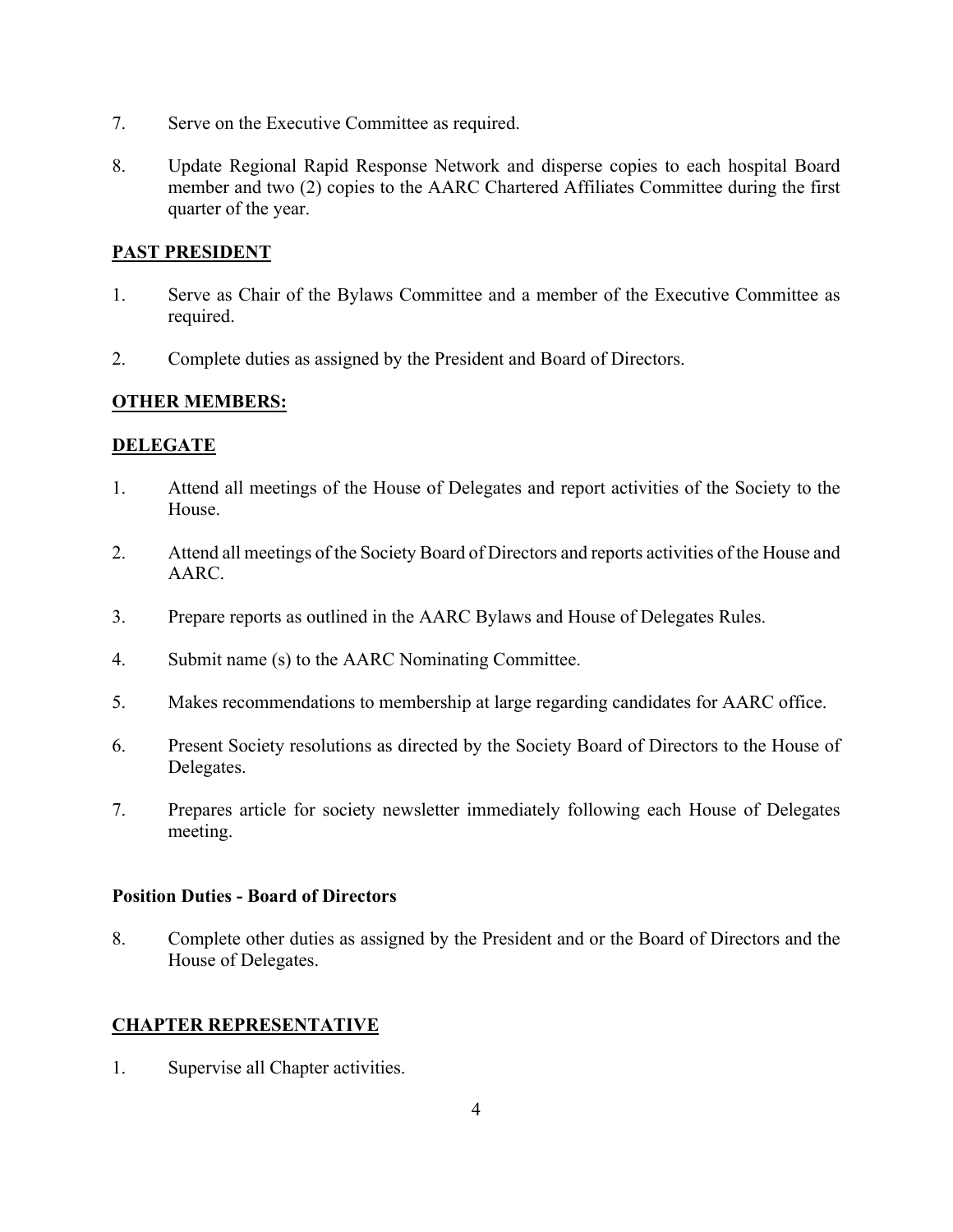- 2. Serve as a member of the Society Board of Directors and represent the chapter at these meetings.
- 3. Assist the Directors Committees and/or Society Educational Program Committees in providing CEU approved clinical education to Chapter Membership.
- 4. Submit a written report to the Secretary at least 15 days before each Board of Directors meeting.
- 5. Submit chapter news/reports for publication in each society newsletter.
- 6. Perform other duties as assigned by the Society President and/or Board of Directors.
- 7. Each **Chapter Representative** or designee will serve on the nominations committee and will submit names for nomination to Society and Chapter elected positions.

# **MEDICAL ADVISOR**

- 1. A member of the AARC and demonstrates an active interest in Respiratory Care.
- 2. Serve on the Board of Directors and Executive Committee with the privilege of voice but not vote.
- 3. Advises the Society Board of Directors in matters relating to the professional practice of Respiratory Care and the practice of medicine.
- 4. Act as a liaison between the Society and Physician community.
- 5. Recommend services, seminar topics, and educational methods which the society could use to meet the needs of its members.

## **Position Duties - Board of Directors**

- 6. Provides editorial assistance to society newsletter.
- 7. Other duties as requested by the Board of Directors.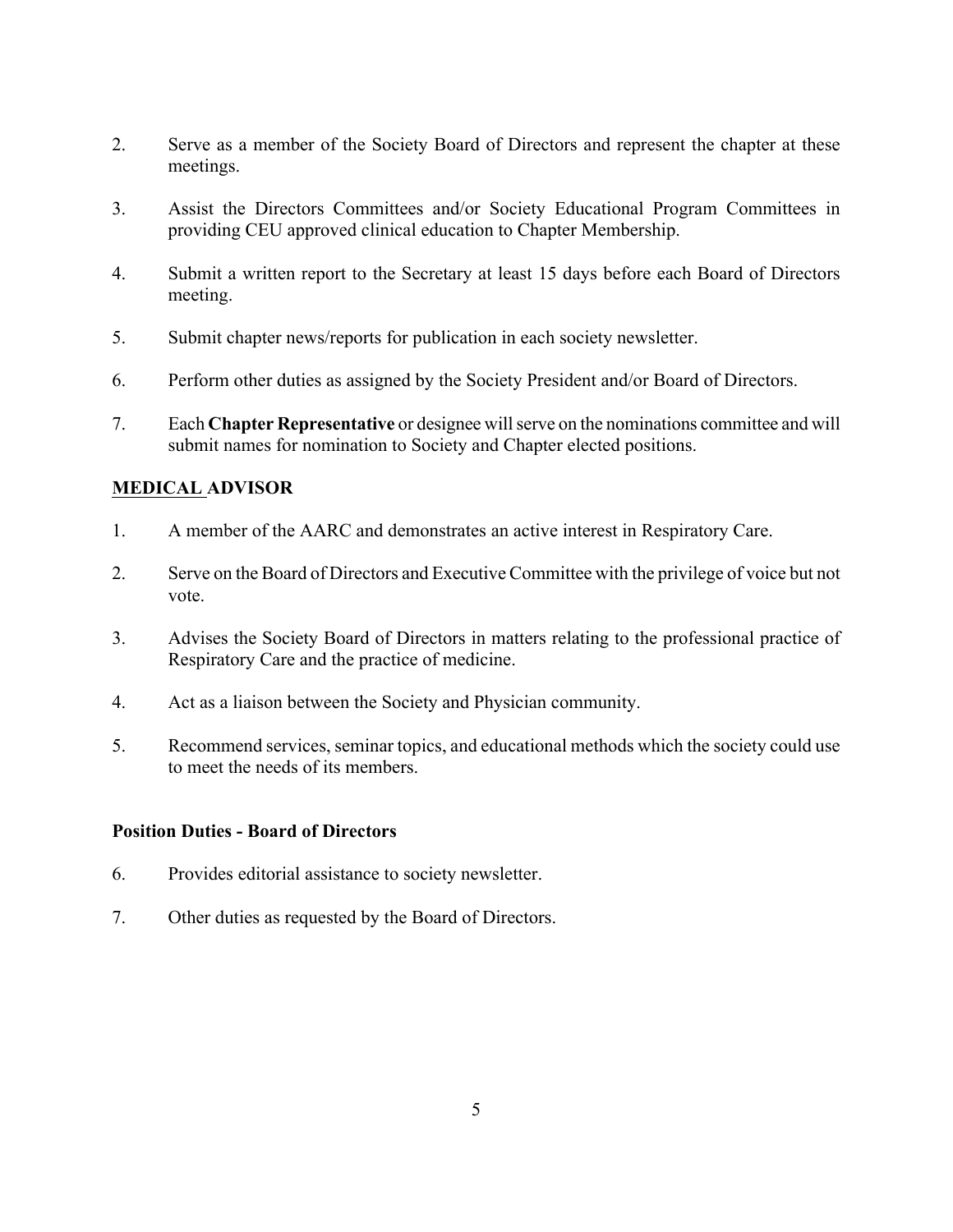## **JOB DESCRIPTION**

## **CHAPTER REPRESENTATIVE**

**Purpose:** The Chapter Representative is the liaison between the membership of the chapter and the BOD and the coordinator of all society activities within the chapter. As such they will bring to the attention of the BOD the special views and opinions of their chapter. Furthermore, they will communicate to the membership the decisions of the BOD and the role of the society to the best of their abilities.

## **Specific Duties:**

- 1. Supervise all Chapter activities.
- 2. Serve as a member of the Society Board of Directors and represent the chapter at these meetings.
- 3. Serve or appoint a member of the membership committee and plan activities to promote society membership.
- 4. Serve as a member of the nominations committee. Will submit appropriate names for nomination to Society and Chapter elected positions.
- 5. Submit chapter news/reports for publications in society newsletter.
- 6. As appropriate and as necessary may establish a Chapter Education Committee whose purpose is to plan one hour (1) CEU classes in and around each chapter.
- 7. Perform other duties as assigned by the Society President and/or Board of Directors.